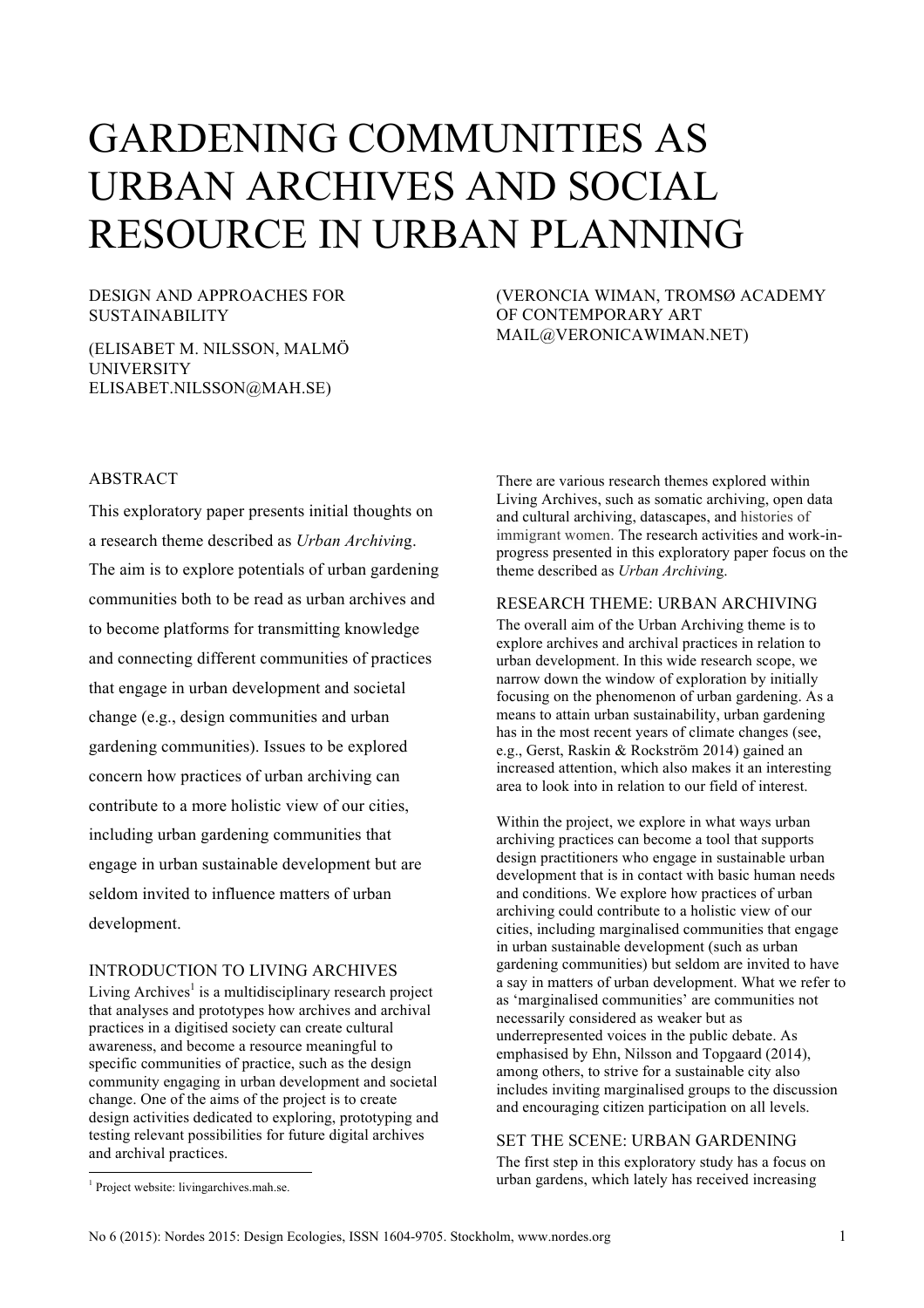attention in cities across the world (Gorgolewski et al. 2011). The practices of urban gardening—also called urban agriculture, urban farming or community farming—are, however, not new (Dziedzic & Zott 2012). These practices have been a part of human history since the start of urbanisation. When industrialisation decreased the ability to produce food close to or within the city, urban people became dependent on food production taking place in rural regions miles away (Gorgolewski et al. 2011). This organisation of mass food production has become a necessity in today's world, but what happens if the global food industry collapses and food becomes inaccessible?

UN's Climate Report 2014 (IPCC 2014) places emphasis on the vulnerability of food supply and calls for alternative actions to ensure food security. It is also argued that the separation between cities and food sources is directly linked to many of the big problems of today, namely, climate change, obesity, pollution, hunger and poverty (Gorgolewski et al. 2011). In response to these emerging circumstances, many cities around the world have taken action by starting to plan for food production sites and by undertaking actions to support urban gardening. Urban gardening is talked about in new terms, as a strategic and infrastructural action, and cities are increasingly viewed as places for food production (ibid.).

Along with strategies for human survival (including food supply as well as climate change), social matters and lifestyle trends have been driving forces behind the urban gardening movement (Anderson 2014, Wiman 2014). Gardening has become a means to reconnect with and to understand the many aspects of food that have been lost in the urbanisation process, such as how food grows, what crops grow best given the local conditions and how to harvest. These aspects are part of urban citizens becoming better informed as consumers and gaining a greater appreciation for food and where it comes from.

Urban gardening has become a tool for social inclusion and is promoted as a way to establish social sustainability through building so-called community capacity (Anderson 2014). Municipalities around the world have recognised the power of urban gardening communities and their potential both to become meeting places, mixing diverse groups within a neighbourhood, and to develop a strong sense of community. Urban gardens are intended to be places where people can learn how to interact with people who have different backgrounds and cultures and who come from different generations (ibid.).

## URBAN GARDENING COMMUNITIES AS URBAN ARCHIVES

The project presented in this paper explores yet another aspect of urban gardens as a means to contribute to sustainable cities—marginalised communities that engage in urban gardening. The marginalised communities we are referring to are communities not considered weaker but as groups that through their practices can inform others about what is possible in a future society.

Our conceptual model to start thinking about these matters is based on the assumption that an urban gardening community can be 'read' as an archive. In this model, the urban garden is perceived as a performed memory expressed through the cultural background and experiences of the gardener, potentially serving as a source of knowledge. As opposed to a seed bank (which might be an obvious subject of study in research on urban gardens in relation to archives), our archive is the community, the people who garden. Further, another point of departure is research in the Third World claiming that in urban gardening communities women use their land to cultivate produce for their families and thus play a crucial role in the development of a sustainable future (Danso et al. 2004). Women who engage in urban gardening networks results in reduction in poverty, improvements in the livelihoods of of individuals and families (Marteleira 2014).

Derrida (1995), who has had a major influence on the archival discourse, proposes a reading of the archive as an aim to understand the 'drive to collect, organize and conserve the human record' (Manoff 2004, p.11). He also suggests that an archive affirms the past, present and future: it preserves the records of the past, and it embodies the promise of the present to the future (Derrida 1995, p.29). The kind of material that cannot be accommodated by the archive is excluded from our historical record. What is excluded and included in our traditional kinds of archives, and who is invited to contribute? In our project, we explore in what ways an urban gardening community can be read as an archive, can become a platform for transmitting and storing knowledge and can contribute both to a more fair representation of society and to democratic societal structures. What if urban gardening is perceived as an archival practice that collects, organises, preserves and provides access to historical account, one that can become a social resource for communities of practices that engage in urban development and societal change?

## RESEARCH QUESTIONS

We enter this exploratory study with open-ended questions, but to keep focus we have formulated some initial research questions that will be scrutinised and further developed by the urban gardening communities we collaborate with. Each site and community will provide and request specific contextual variations of interventions and results.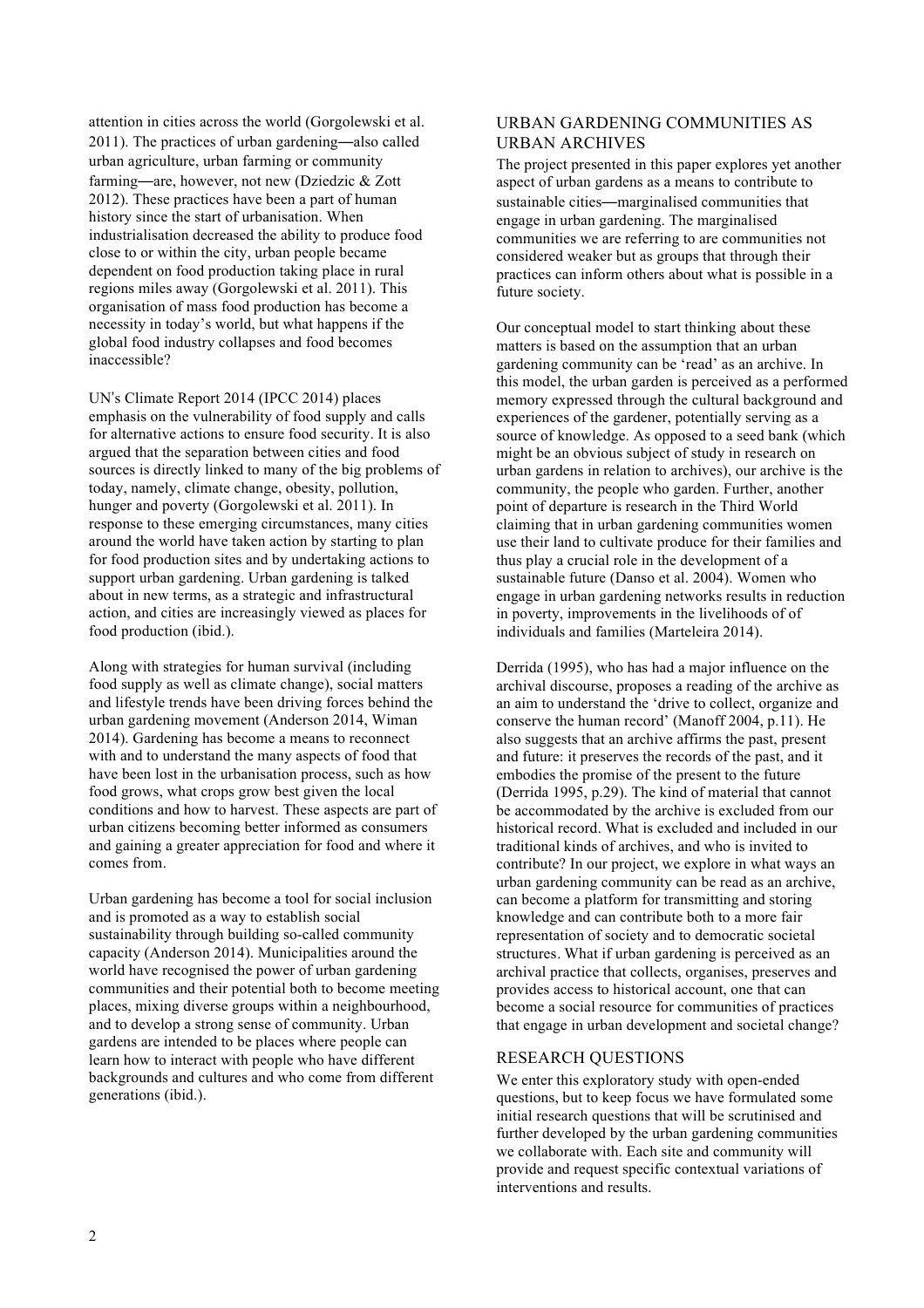To summarise the discussion thus far, the overall aim is explore the potential of urban gardening communities both to be read as urban archives and to become a platform for transmitting knowledge and connecting different communities of practices that engage in urban development and societal change (e.g., design communities and urban gardening communities).

Our two initial questions are as follows.

- How can an urban garden perceived as a performed memory be materialised and visualised?
- In what ways can the urban archive become a social resource in the process of urban development and societal change?

#### RESEARCH APPROACH

The research interventions conducted within this project are based on principles and methods from the fields of participatory design and artistic practices and research. The participatory design approach has its roots in action research traditions and can, in short, be described as a diverse collection of principles and practices aimed at making technologies, tools, environments, businesses and social institutions more responsive to human needs (see, e.g., Simonsen and Robertson 2013). The design processes often take the form of iterative experiments providing a toolbox of different practical techniques to engage users (e.g., methods for doing mock-ups and rapid co-operative prototypes). Participatory design practices also typically include ethnographically inspired studies of the practices, as well as interviews and dialogue (Björgvinsson et al. 2010, Halse et al. 2010).

Further on, we will undertake and create artistic practices and research with a focus on interventions in the public realm and critical actions in the making of urban development. The research team will learn from and collaborate with artists operating at the intersection of art and cultural activism who have developed new forms of collaboration with diverse audiences and communities (Kester 2014). Informed by artistic and curatorial practices that suggest alternative models of citizen participation and tools for sustainable urban development, we enhance our knowledge and critical perspectives. Through transdisciplinary actions and explored ongoing practices, empirical material is gathered and further used in critical analyses of space and social relationships. The research process is developed through the conceptual framework 'Living as Form' (Thompson 2012) and socially engaged art practices as activism. Our argument aligns with Thompson's claim that 'symbolic gestures can be powerful and effective methods for change' (ibid. p.18).

#### PREVIOUS RESEARCH INTERVENTIONS

Since the start of the project, in September 2014, a series of research interventions and experiments have been conducted, and collaborations have been initiated to identify essential angles to explore within the scope of the project.

In collaboration with master's students in media software design, we have been exploring how digital archival practices and open data could support urban gardening practices. The students were running interactive co-design processes together with a group of urban gardeners and developed two design concepts, which could be described as 'tools for urban archiving'. These concepts will not be further discussed in this paper; they are mentioned since the knowledge gained serves as an important foundation for the work we are about to launch in the coming series of research interventions.



*Figure 1: Prototyping at a design workshop with the urban gardeners.*

*Eat a Memory* is a series of interventions within the project where eatables from urban gardens are part of exploring food and meals as performed memories and cooking as archival practice. 'Your grandparents' gardens' was the theme of the first session; the participants were asked to bring a dish they remembered from childhood. It could be an ingredient, a fruit, a soup, a dessert—something based from their grandparents' gardens. The evening was about performing memories by tasting flavours from their childhoods and sharing these memories by sharing a meal together. Through the acts of cooking and eating, memories were performed, materialised and shared. All dishes, stories and recipes were collected and stored in a public digital archive.

*The Greenhouse Artist Talks* is a series of public lectures organised as a part of the project. In the series, local and international artistic practitioners were invited to explore and present work related to urban gardening and archives. The program served as an important meeting place for artists with an interest in urban sustainability. A result of the gatherings is a network of practitioners who also will be engaged in coming phases of the project.

## COMING RESEARCH INTERVENTIONS

Based on the experiences gained so far, the next step is to establish collaborations with four specific urban gardening communities in four different cities (two in